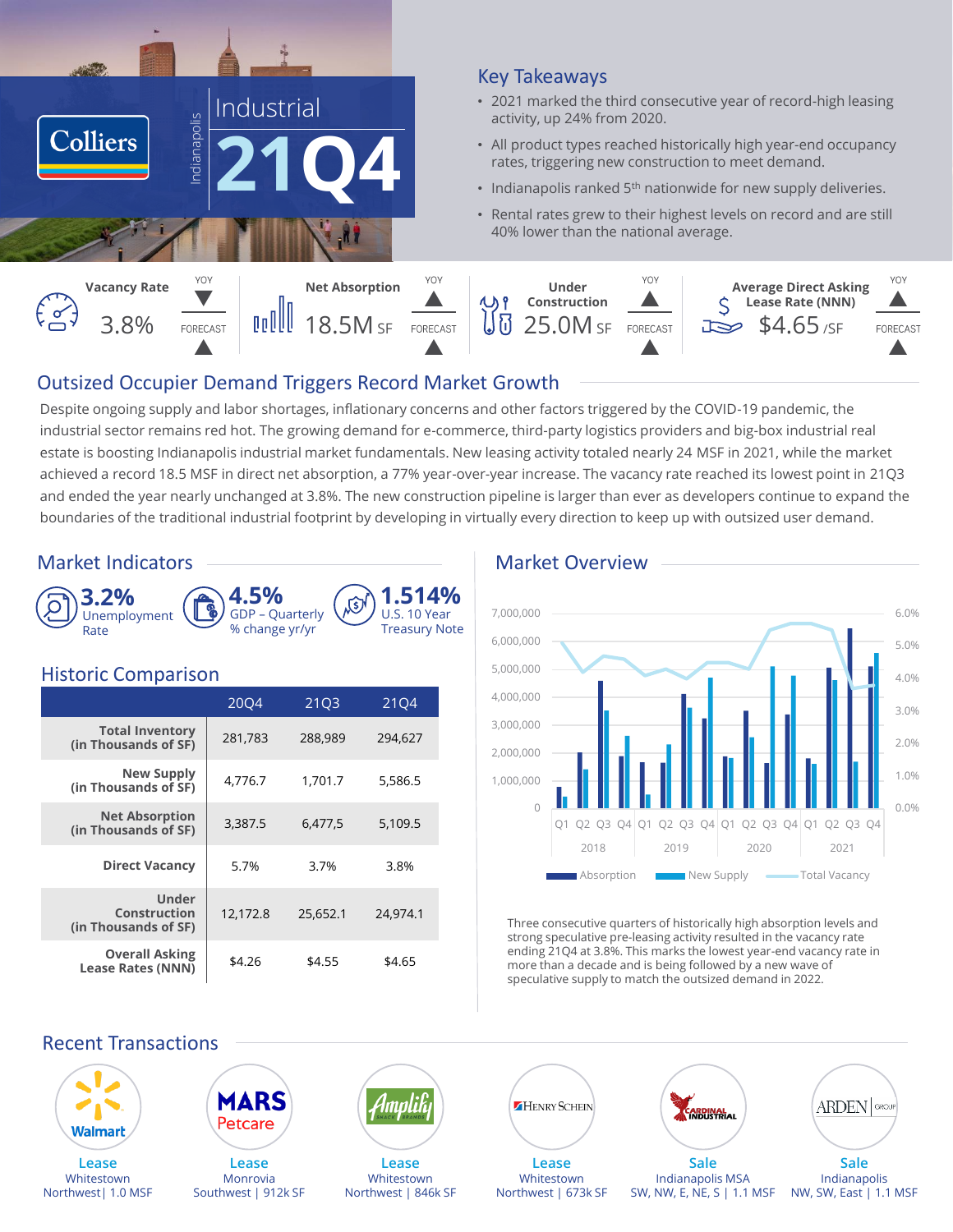

# Construction

The Indianapolis industrial market ranked 5<sup>th</sup> nationwide for new construction completions in 2021. Year-end net absorption levels outpaced the 13.5 MSF of new supply by nearly 5 MSF. Despite the concentration of speculative construction over the past several years, the Indianapolis market vacancy rate is at 3.8%, its lowest year-end level. Occupier activity is high, and developers are clambering to keep up with demand. Based on projects with projected timelines, new supply in 2022 is set to dwarf previous records. Most speculative construction in the pipeline is in burgeoning submarkets that were much less active prior to the new wave, especially in Mount Comfort and far south business parks in Whiteland and Franklin. Combined, these two areas account for nearly half of all future projects.

# Activity

The availability of speculative product is drawing new-to-market operations to Indianapolis, which accounted for 77% of the overall square footage leased in modern bulk buildings. Nine leases were signed in speculative facilities larger than 500,000 sf in the first half of 2021 alone, including Walmart's notable lease of CT Realty's 1.0-MSF Crossroads Logistics Center in Whitestown. These type of transactions led to a third straight year of record-high leasing volume in Indianapolis, up 24% from 2020's high-water mark of 19.0 MSF. The local industrial market experienced record absorption levels as a result of this surging activity. Indianapolis accounted for 3.2% of nationwide absorption, while only representing 1.75% of overall inventory. Despite already being an established logistics hub, the metro area continues to emerge year after year as a top ten growth market nationwide in terms of absorption and inventory.

# Traditional Warehouse, Manufacturing and Flex

Modern bulk remains the focus of development, but traditional warehouse, manufacturing and flex product continue to boast virtually full occupancy. Vacancy for traditional warehouse and manufacturing space is around 1% for each type. In the last five years, the total flex market vacancy rate has fallen from 9.8% to 3.6%, which is another record low. During that same timeframe, asking rental rates increased by 36%. Investors are taking note. The largest two investment-sale transactions in 2021 were both 1.1-MSF light industrial portfolios purchased by new-to-market buyers Arden Group and Cardinal Industrial. Flex rental rates will continue to rise as a result of microeconomic factors such as the lack of supply and macroeconomic factor such as inflation.



#### New Construction Completions





Source: Colliers

Source: Colliers

\$9.00

20% Total Flex Market

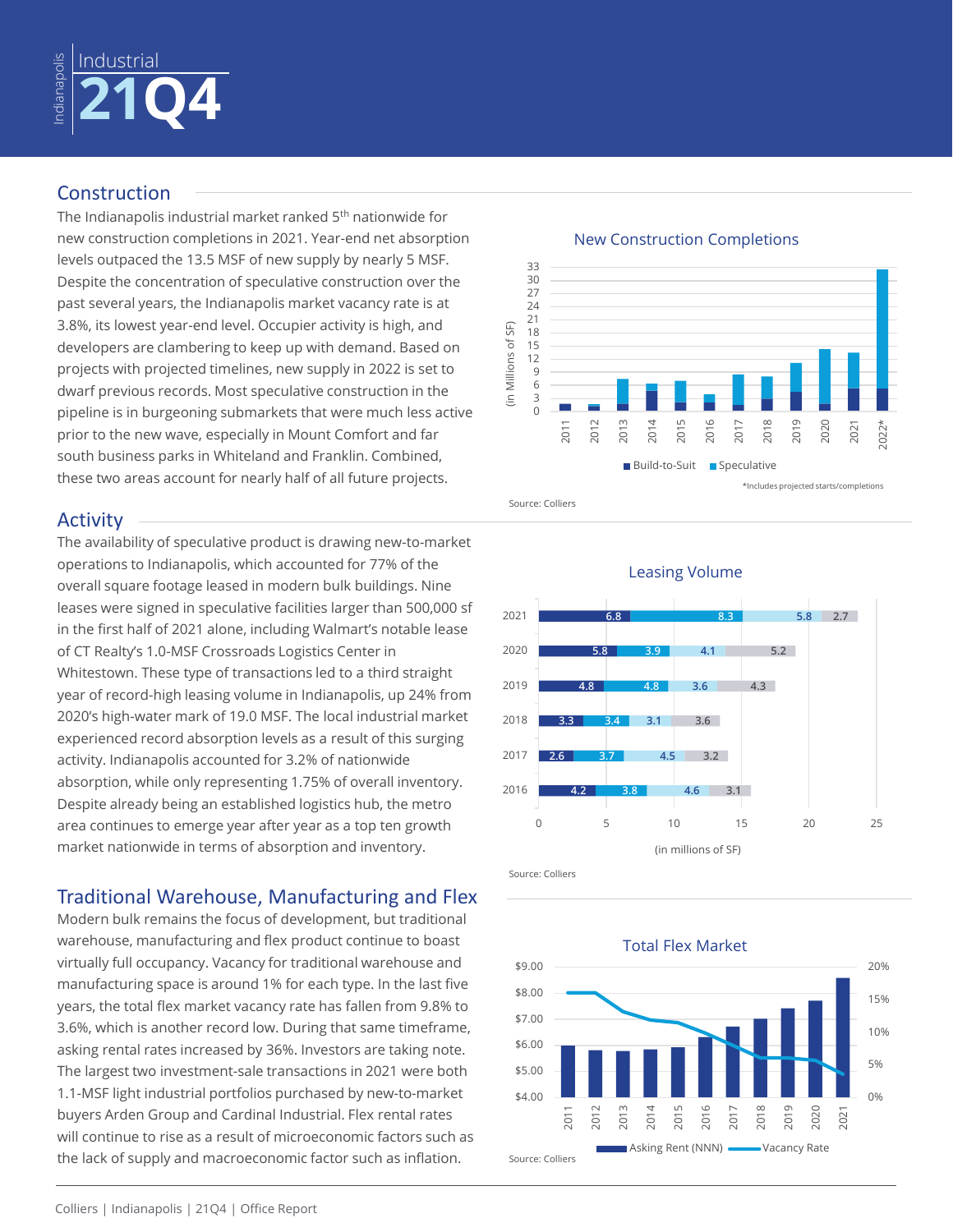### Notable Construction Projects 2021

| <b>Building Name, Address</b>                                           | <b>Submarket</b> | <b>Type - Major Tenant(s)</b>      | <b>Owner</b>                      | <b>Const. Status</b> | <b>SF</b> |
|-------------------------------------------------------------------------|------------------|------------------------------------|-----------------------------------|----------------------|-----------|
| Walmart Distribution Center, 5259 W 500 N, McCordsville                 | East             | Build-to-Suit - Walmart            | Walmart                           | Under Const. - 22Q4  | 2,229,480 |
| Whiteland 65 Logistics Center, 319 Warrior Trl, Whiteland               | South            | Speculative                        | Hines Development                 | Under Const. - 22Q3  | 1,131,167 |
| Mohr Logistics Park Lot 6, NWQ of I-65 & Whiteland Rd, Whiteland        | South            | Speculative                        | Mohr Capital                      | Under Const. - 22Q2  | 1,057,350 |
| Greenfield Commerce Center 3, 2625 N Buck Creek Rd, Greenfield          | East             | Speculative                        | Lexington Realty Trust            | Under Const. - 22Q2  | 1,053,242 |
| Sunbeam Four at I-70 West, 1630 Innovation Blvd, Clayton                | Southwest        | Speculative                        | Sunbeam Development               | Under Const. - 22Q2  | 1,002,469 |
| Cooper Tires BTS, 2400 E Whiteland Rd, Whiteland                        | South            | Build-to-Suit - Cooper Tires       | Mohr Capital                      | Completed - 21Q2     | 997,656   |
| Whiteland Exchange Building 5, 45 Mission Rd, Whiteland                 | South            | Speculative                        | Jones Development Company         | Under Const. - 22Q2  | 979,264   |
| Mount Comfort Commerce Park Building 3, N 600 W, McCordsville           | East             | Speculative                        | <b>Exeter Property Group</b>      | Under Const. - 22Q2  | 955,371   |
| I-65 Indianapolis Logistics Center South, 81-89 Forest Rd, Franklin     | South            | Speculative                        | Core5 Industrial Partners         | Under Const. - 22Q1  | 955,314   |
| Hendricks Gateway Park 4, 10566 Gateway Point Dr, Clayton               | Southwest        | Speculative - Mars Petcare         | Core5 Industrial Partners         | Completed - 2104     | 911,552   |
| Avon Logistics Center Building 2, 8547 E 100 S, Avon                    | Southwest        | Speculative                        | Property Reserve Inc.             | Under Const. - 22Q1  | 883,609   |
| Point 70 Logistics Park, 6817 W 300 N, Greenfield                       | East             | Build-to-Suit - Simply Good Foods  | <b>Exeter Property Group</b>      | Completed - 21Q4     | 862,453   |
| I-74 Commerce Center, McGregor Rd & Carroll Rd, Indianapolis            | South            | Build-to-Suit - Five Below         | Five Below                        | Under Const. - 22Q4  | 858,000   |
| Mohr Logistics Park Lot 9, Bob Glidden Blvd, Whiteland                  | South            | Speculative                        | Mohr Capital                      | Completed - 21Q4     | 827,180   |
| I-70 Logistics Park Building 1, 3052 N 700 W, Greenfield                | East             | Speculative                        | <b>CT Realty</b>                  | Under Const. - 22Q1  | 805,000   |
| Point 70 Logistics Park Building A, 2444 N 700 W, Greenfield            | East             | Speculative                        | <b>Clarion Partners</b>           | Under Const. - 22Q3  | 802,907   |
| East 70 Logistics Park Building 3, 4679 N 600 W, McCordsville           | East             | Speculative                        | <b>GDI Companies</b>              | Under Const. - 22Q1  | 736,560   |
| AllPoints Midwest Building 14, Velocity Ct, Plainfield                  | Southwest        | Speculative                        | Browning Investments/Prologis     | Under Const. - 22Q2  | 715,307   |
| Westpoint Business Park Building III, 2496 Westpoint Blvd, Monrovia     | Southwest        | Speculative - Stryker Corporation  | Ambrose Property Group            | Under Const. - 22Q1  | 646,380   |
| 65Commerce Park Building 4, 5400 E 500 S, Whitestown                    | Northwest        | Speculative - Style Link Logistics | <b>Strategic Capital Partners</b> | Completed - 21Q2     | 632,788   |
| Indianapolis Central Logistics Park 1, 5565 Brookville Rd, Indianapolis | East             | Speculative                        | Ambrose Property Group            | Under Const. - 22Q2  | 616,000   |
| Indianapolis Commerce Center, 475 S Mt Zion Rd, Lebanon                 | Northwest        | Speculative                        | Stonemont Financial Group         | Completed - 21Q3     | 615,600   |
| I-65 Park South Logistics Center at Whiteland, E 400 S, Whiteland       | South            | Speculative                        | Core5 Industrial Partners         | Under Const. - 22Q3  | 601,712   |